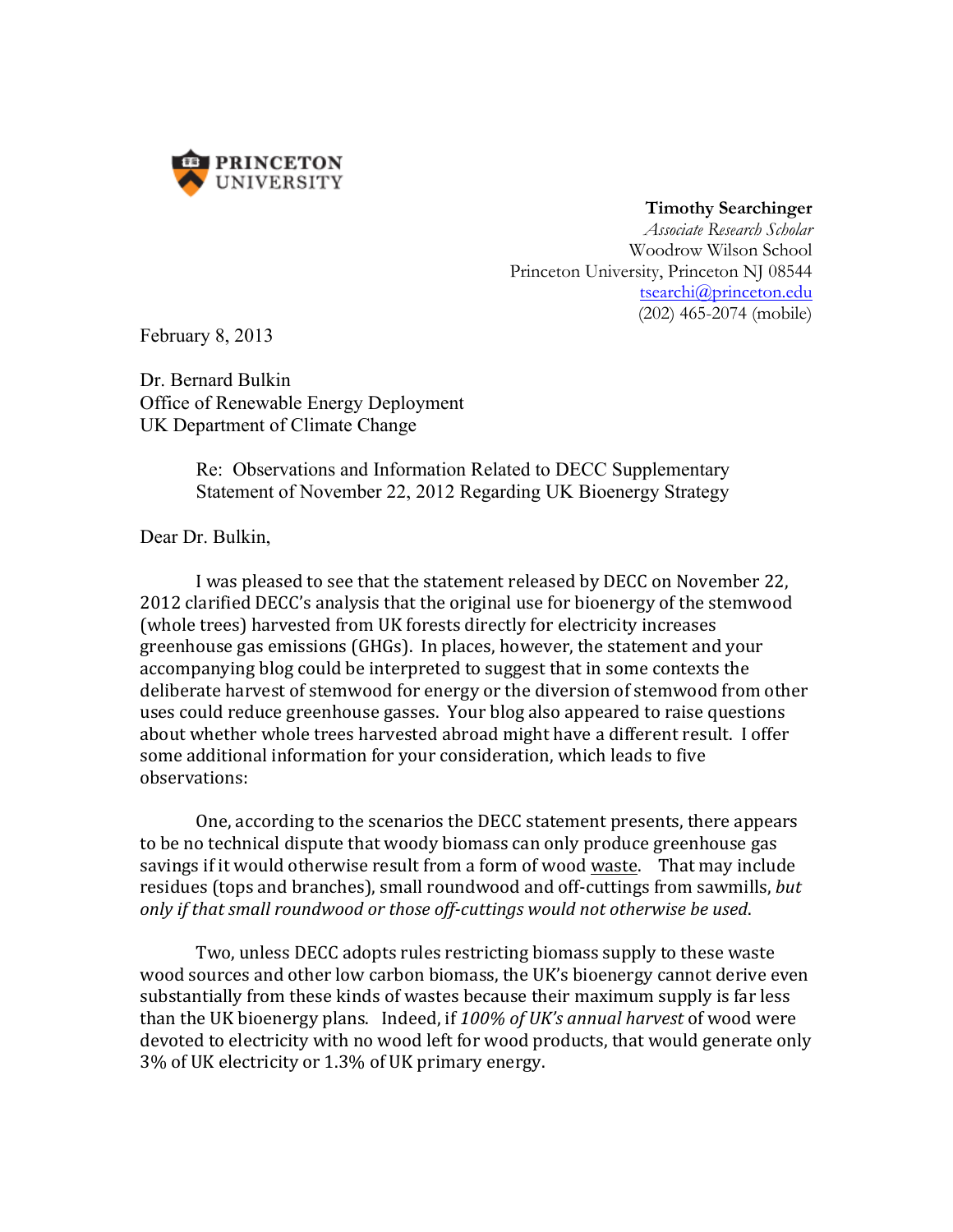Three, although it is true that the UK Bioenergy Strategy did not examine forests outside the UK, peer-reviewed analyses of virtually every other kind of forest and potential harvest strategy have come to the same "take home" conclusion. In particular, according to these analyses, neither "thinning" harvests nor harvests of fast-growing U.S. pine plantations reduce GHGs when used for electricity.

Four, because the potential energy supply even from the use of 100% of harvest residues in both Canada and the U.S. is also small, they are unlikely to constitute the supplies of low biomass for the UK unless rules carefully restrict biomass based on proper biomass accounting.

Five, DECC has yet to propose criteria that would restrict biomass to sources that are truly low carbon. A potential requirement for "sustainable" forest management, however welcome, would not address carbon accounting. Indeed, the Bioenergy Strategy found that the use of stemwood from UK forests does not reduce GHGs (unless otherwise wasted) even while expressing the view that UK forests are sustainably managed.

These observations all indicate the importance of the government adopting proper restrictions of woody biomass used for energy based on proper biomass accounting.

### I. **DECC's analysis shows that only waste wood can produce greenhouse gas reductions**.

In a short report I have previously provided to  $DECC<sub>1</sub><sup>1</sup>$  and in a report by the NGO community, the basic message was that DECC's analysis for the bioenergy strategy showed that the direct use of whole trees for bioenergy, as opposed to timber harvest residues, increased greenhouse gas emissions. In its Supplementary Statement from last November 22, DECC stated states that "the use of wood from managed UK forests for bioenergy (in place of fossil fuels) usually has greater GHG benefits than leaving the trees unharvested in the forest, provided that it is produced as a co-product of wood utilized for materials (in place of alternative materials, e.g., concrete)." A closer analysis of the results presented in this statement shows that in all cases the use of wood only reduces greenhouse gas emissions if that harvested wood would otherwise not be used.

In all scenarios presented in the supplemental statement, the primary use of the wood is sawn timber in the case of large trees. In all cases, bioenergy uses bark and "branchwood." Those are simply other terms for "residues" as they are precisely what is typically left in the forest when harvesting stemwood.

 $1$  Searchinger T, 2012. Sound principles and an important inconsistency in the 2012 UK bioenergy strategy (manuscript)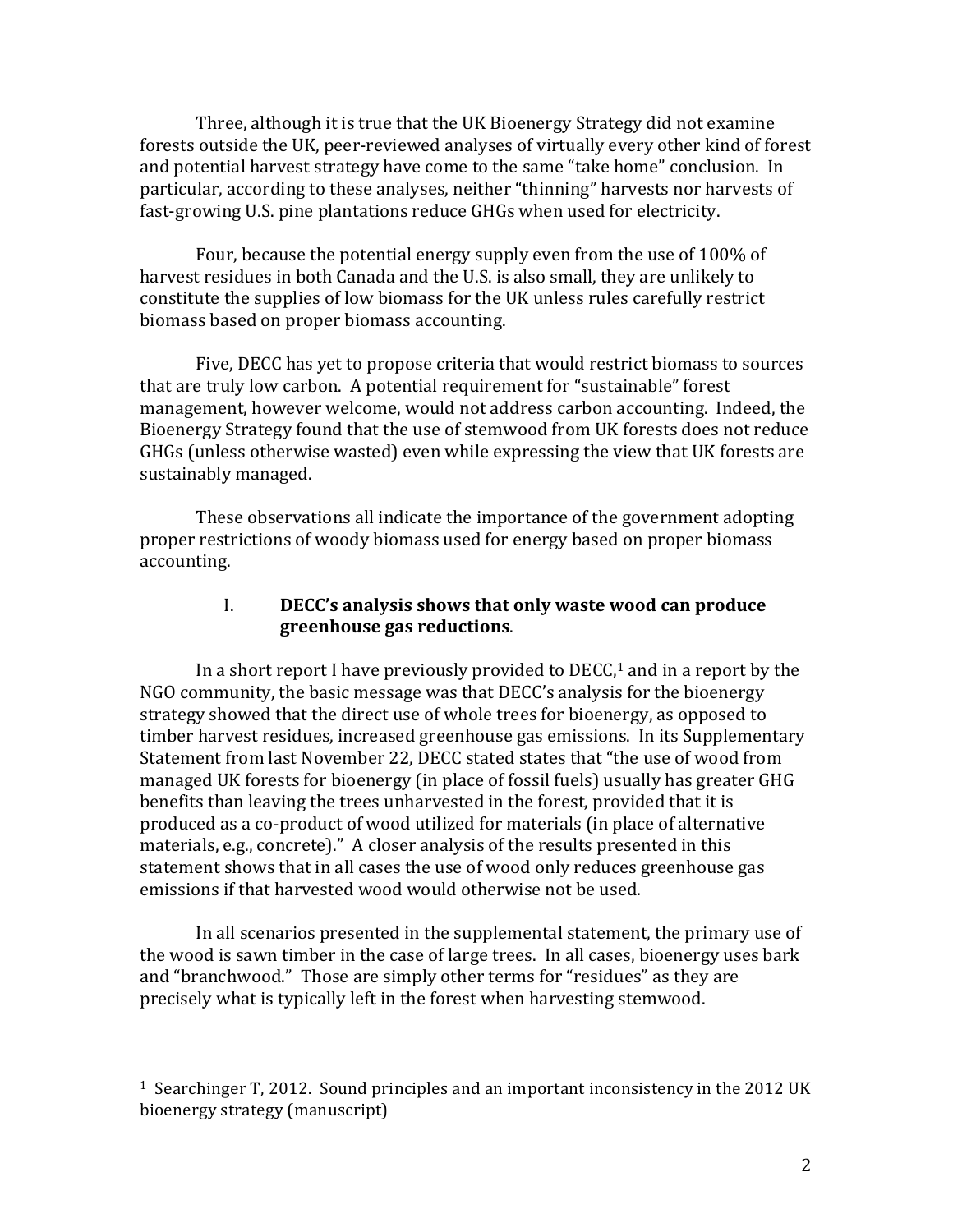The scenarios differ only then by whether the "off-cut" of saw logs or small roundwood is used for fuel or some other product. And here is the key point: The use of offcuts and small roundwood for fuel *never* generates a greenhouse gas reduction by comparison with any alternative use of that wood for particle board, MSD, pellets or fencing. At best, in some scenarios, the diversion of small roundwood or offcuts to fuel would not result in an increase or decrease in greenhouse gas emissions. That leaves two options even in theory. If these off-cuts would be used for alternative purposes if not used for bioenergy, using them for bioenergy generates no greenhouse gas reduction. If they would not be used, there would be a reduction. Saying these off-cuts would not be used is another way of saying they would be waste.

In combination, if any wood either would remain in the forest or alternatively would be used for any kind of wood products, its diversion to bioenergy does not reduce greenhouse gas emissions.<sup>2</sup>

In reality, the chance that off-cuts would otherwise be thrown away is small. Wood off-cuttings for particle board and other manufactured products are in high demand. One report found that the UK's problem is not an abundance of such product but a shortage.<sup>3</sup> In general, worldwide, offcut material that cannot be used for such products is burned as a source of energy by or near the mills. UK Forestry Commission data show extensive use of off-cut material already.<sup>4</sup>

## 2. Without new rules restricting the types of wood that may be used, **DECC** cannot assure greenhouse gas reductions because the potential supply **of wood wastes is too small.**

Today, DECC has no rules limiting the supply of wood to these various forms of waste. Without such rules, these wastes cannot meet the UK's bioenergy targets for the simple reason that they are extremely small. Here are a few measures.

Using DECC figures, the use of even 100% of UK timber harvest for bioenergy would supply 2.9% of UK electricity.

<sup>&</sup>lt;sup>2</sup> The UK Bioenergy Strategy strategy explicitly recognizes that policy "should only support bioenergy where the reductions in emissions through the use of bioenergy exceed any new emissions created *as a consequence of the policy*." P. 18. That means any use of wood product must be compared with its alternative, which in the case of offcuttings, means any alternative use.

<sup>&</sup>lt;sup>3</sup> Europe Economics, 2010. The Wood Panel Industry in the UK: A Report of the Wood Panel Industries Federation, London

<sup>4</sup>www.forestry.gov.uk/website/forstats2012.nsf/0/824A4E0E2DDEDC858025731B00 541EFF?open&RestrictToCategory=1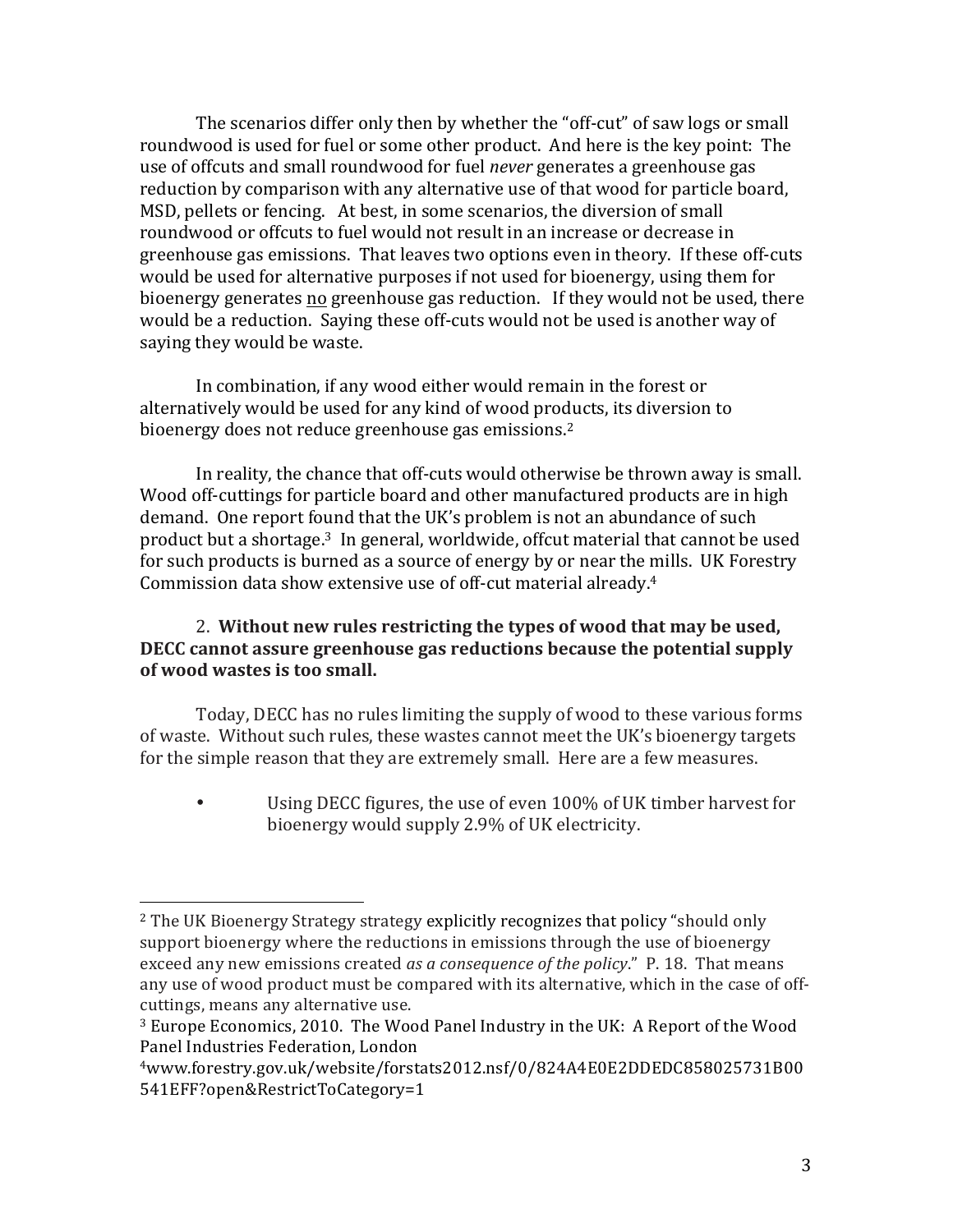- If the UK were to restrict itself to residues, that figure would be a maximum of 0.9% of UK electricity supply. This calculation assumes that residues are 30% of harvest, that all residues are presently unused, and that no residues will be left n the forest.
- Assuming very generously that 15% of all presently harvested wood becomes available as unused offcuts, it would supply 0.4% of UK electricity.
- Together, in this optimistic scenario, residues and unused offcuts could supply 1.3% of UK electricity. Because electricity is only one part of UK energy, this figure would equal roughly 0.5% of UK primary energy.

It is obvious, therefore, that the UK has limited supplies at best of low carbon, wood material from forests. As a result, virtually all increases in bioenergy will derive either directly from imports or through diversions of stemwood from other uses, which will indirectly result in further imports. Imported woody fuel material now comes in the form of wood pellets, which are constructed primarily of stemwood.<sup>5</sup> As discussed below, the potential supplies of residues to the UK even from Canada and the U.S. are extremely limited. These facts mean that unless DECC has clear rules restricting the types of biomass that will be treated as low carbon, the biomass actually used is unlikely to be low carbon.

## 3. Although the UK Bioenergy strategy focused only on UK forests, **papers analyzing other forest harvests come to the same conclusion, including uses of pine plantations in the southern U.S. and forest harvest thinnings.**

The supplemental statement notes that the UK Bioenergy Strategy only analyzed UK forests, and your blog particularly expresses hope that various "thinning" strategies or use of pine plantations in the southern U.S. for bioenergy might have different results. However, multiple peer-reviewed papers that have analyzed use of other forests for bioenergy have come to the same conclusion that the use of stemwood from whole trees will not result in GHG reductions for decades. See appendix for citations. At least one of these papers addressed loblolly pine plantations in the southern U.S., and it came to the same conclusion.<sup>6</sup>

 $5$  This is shown in the report, Dogwood Alliance (2012), The use of whole trees in wood pellet manufacturing: Pictures and official descriptions of the use of whole trees by top wood pellet exports from the U.S. South to Europe.

 $6$  Mitchell, S., Harmon, M., K. O'Connell (2012), Carbon debt and carbon sequestration parity in forest bioenergy production, Global Change Biology 6:818-827. This paper analyzed bioenergy harvests from a broad range of potential forests and using a broad range of harvesting regimes. According to communication with the lead author, the loblolly pine forests would be simulated by the  $G1$  and  $G2$  scenarios, with  $G2$  applying to heavily fertilized loblolly pine plantations.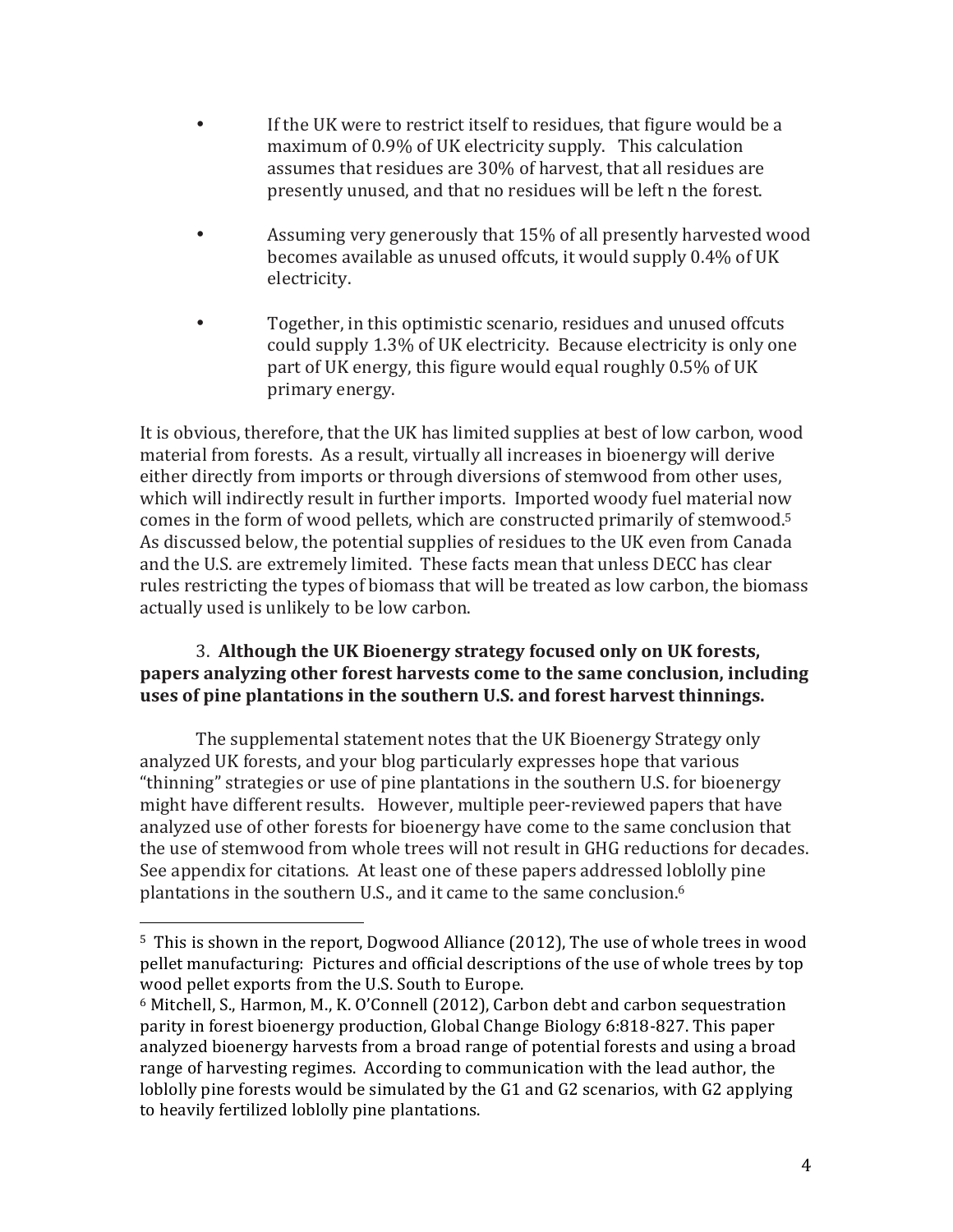Several papers have also analyzed the potential use of thinning strategies and come to the same conclusion. Perhaps the most promising thinning scenario would involve thinnings in fire-prone forests in the western U.S. because thinned material has some chance of otherwise burning even if not removed for bioenergy. Yet, several papers have found that even such thinning for fire purposes, coupled with use of such material for energy, did not reduce greenhouse gas emissions for decades.<sup>7</sup> In analysis for the State of Massachusetts, a team of researchers analyzed a potentially promising, if improbable, thinning scenario called "thinning from above." That thinning scenario would involve relatively rapid payback of harvested carbon because it involved the removal solely of mature trees, which had stopped growing, and that would allow light to penetrate into the forest to encourage growth by already established smaller trees. Yet even in that case, thinning resulted in no reduction in greenhouse gas emissions over 20 years.<sup>8</sup>

### 4. The potential supply of wood products from U.S. or Canadian forests **would also be limited.**

Accessing U.S. and Canadian potential supply does not substantially alter the potential contribution of wood to energy supplies. Table 4 below shows the maximum potential energy supply from wood residues using FAO data, assuming that potential residues equal 30% of all timber harvest. Such a scenario assumes that no tops and branches are left in the forest to maintain soil fertility or because they are impractical to gather. These residues could provide a maximum of  $1\%$  of U.S. primary energy, and 2.5% of Canadian primary energy. European supply could provide at most  $1.6\%$  of primary energy.

 $<sup>7</sup>$  Hudiburg, T. et al. 2011. Regional carbon dioxide implications of forest bioenergy</sup> production, Nature Climate Change 1:419-423; J. Clark, J. Sessions, O. Krakina, T. Maness (2011), Impacts of thinnings on carbon stores in the PNW: A plot level analysis (College of Forestry, Oregon State University). It found that thinnings reduced carbon compared to leaving the forest alone over a period of 50 years.

 $8$  The analysis was presented Walker T. et al., 2010. Biomass sustainability and carbon policy study. Manomet Center for Conservation Sciences, Brunswick Maine. The State of Massachusetts incorporated the results into regulations analyzing the lifecycle emissions from the use of different forest products, and they are presented in a worksheet entitled MA RPS Regulation - Overall Efficiency and GHG Analysis Guideline DOER 081712, available at http://www.mass.gov/eea/energy-utilities-cleantech/renewable-energy/biomass/renewable-portfolio-standard-biomass-policy.html. This worksheet does not indicate the full lifecycle analysis but measures how much carbon harvested by thinnings should "count" as an emission taking into account regrowth. It indicates that for a one-time operation, 88% counts, and for a continuous 20-year operation, 111% counts, i.e., the carbon cost is even greater than the actual emissions of carbon from the smokestack. The actual GHG performance replacing coal or natural gas is worse due to the reduced efficiency in the burning of biomass.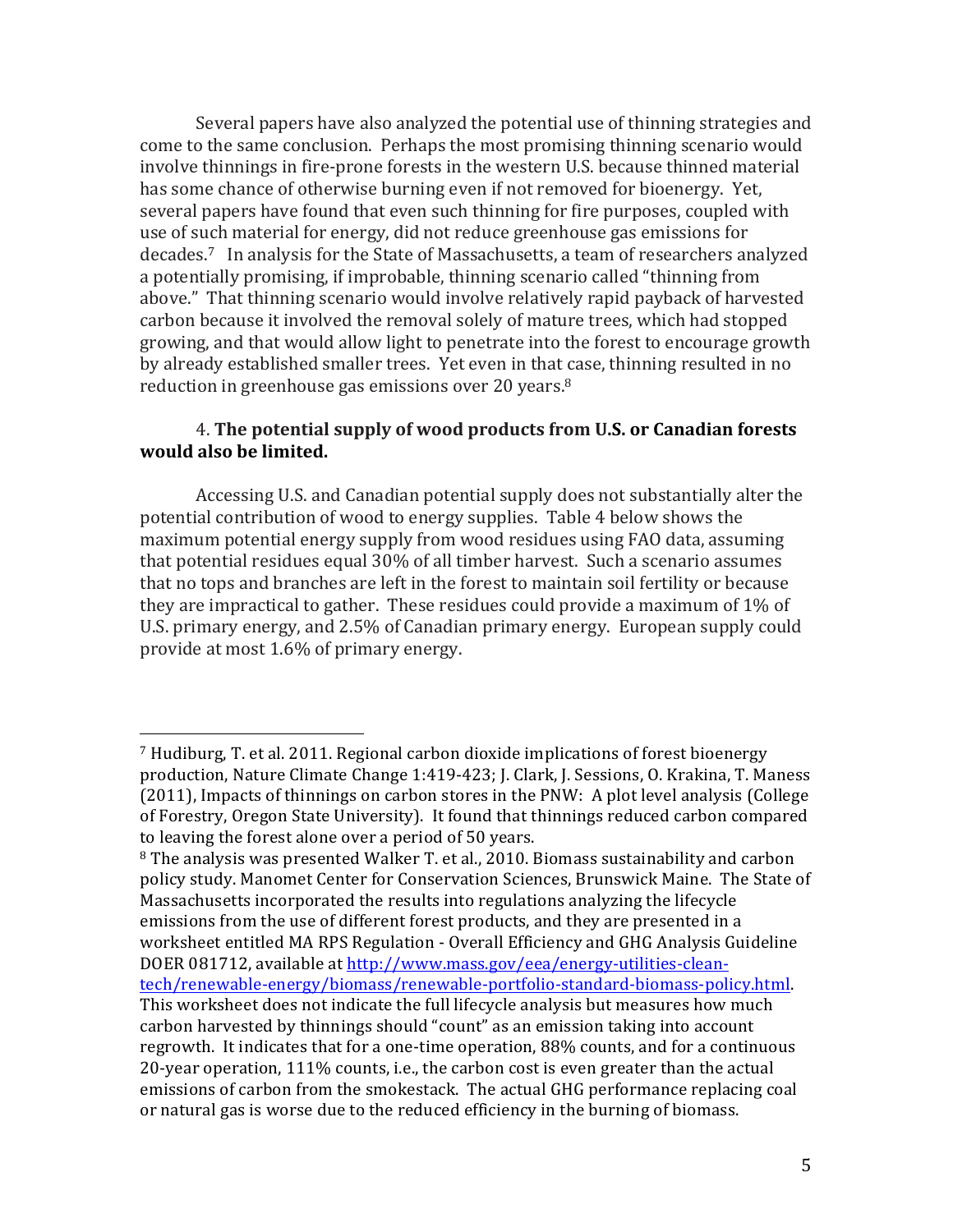Indeed, as shown in Table 3, even if 100% of existing wood harvest were diverted away from wood products and to energy use from these regions, the energy supply would remain small. In the U.S., total wood harvest today would supply  $3.4\%$  of primary energy; and these figures would be 5.8% in Europe and 9% in Canada. To indicate the robustness of these results, Table 5 presents these numbers based on national datasets instead of FAO data, and the results do not substantially change.<sup>9</sup>

#### **5. "Sustainable" forest management does not make biomass low carbon.**

There are potential suggestions in your blog that moving to require forest management based on various forest certification criteria might assure that the use of the wood for bioenergy is low carbon. Although sustainable forest management is valuable in its own right, it has little to do with the carbon consequences of using wood for bioenergy. Regardless of the total volume of wood removed from forests, the critical factor for carbon accounting is the difference after the period of focus between the carbon stores in the forest subject to an additional harvest for bioenergy, and the carbon stores in that forest if not subject to that additional harvest. (Alternatively, if the wood would be harvested but used for another purpose, the critical question is the difference in greenhouse gas emissions that result in the use of that wood for fuel instead of some wood product.) For proof of this fact, DECC need look no farther than the UK Bioenergy Strategy. It calculates that the use of stemwood (except if otherwise wasted as discussed above) does not reduce greenhouse gas emissions although the Strategy indicates the department's belief that UK forests are sustainably managed.

I hope you will find this input useful.

Sincerely,

Lilly Seach

Timothy D. Searchinger

Cc: D. Mackay; NGOs

 $9\,$  For example, the U.S. numbers are calculated using the latest estimates of wood harvest by the U.S. government of both soft and hardwood in B. Smith (2009), Forests of the United States, 2007 (US Forest Service, Washington); U.S. Forest Service conversion factors for volume to weight at Table 5, USDA, Specific Gravity and Other properties of Wood and Bark for 156 Tree Species Found in North America (2009), an energy content of 20 GJ per oven dry ton, and U.S. energy consumption from the U.S. Energy Information Agency.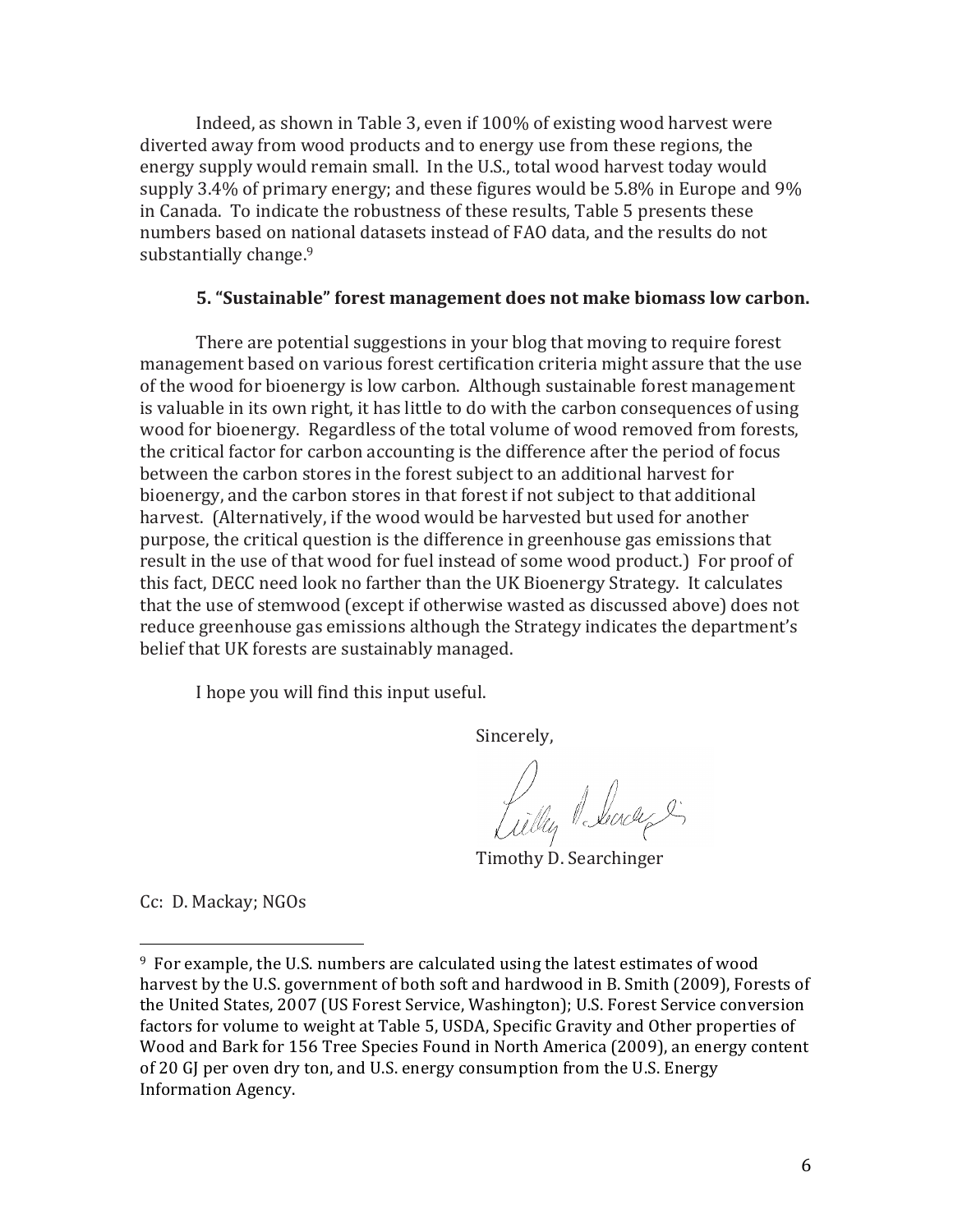## Appendix

# Table 1. What Percentage of UK Electricity and UK Primary Energy Could Its Wood Harvests Supply at 100% Use of Residues and 15% Use of Stemwood

| UK Green Tonnes Annual Harvest (from Forest Research & North Energy, Carbon        |            |
|------------------------------------------------------------------------------------|------------|
| impacts of using biomass in bioenergy and other sectors: forests (DECC 2011) p. 16 | 10,100,000 |
| <b>CALCULATIONS OF QUANTITY ELECTRICITY PRODUCTION FROM UK WOOD</b>                |            |
| <b>HARVESTS</b>                                                                    |            |
| Dry Tons (assuming green tons are 45% water)                                       | 5,555,000  |
| <b>Gigajoules per Dry Ton</b>                                                      | 20         |
| Total energy contained in 100% of UK Wood harvests (in gigajoules)                 | 111100,000 |
| Total energy expressed in exajoules                                                | 0.11       |
| Total energy when converted to electricity (in exajoules if converted at 30%       |            |
| efficiency)                                                                        | 0.03       |
| Total energy in terrawatt hours (1 EJ = 277.8 TWH)                                 | 9.26       |

## CALCULATIONS OF POTENTIAL SUPPLY OF UK ELECTRICITY BY PERCENTAGE

| Total UK Electricity Consumption in 2011 (from DECC Energy Consumption in the UK  |       |
|-----------------------------------------------------------------------------------|-------|
| All-data Tables Terawatt Hours 2012 Update, Table 1.5 cell H50, downloaded from   |       |
| DECC website on November 25, 2012                                                 |       |
| http://www.decc.gov.uk/en/content/cms/statistics/publications/ecuk/ecuk.aspx)     | 318   |
| Percentage of UK electricity if 100% of wood harvest used                         | 2.91  |
| Percentage of UK Electricity if 15% of wood harvest becomes otherwise unused off- |       |
| cuttings                                                                          | 0.44  |
| Percentage of UK Energy Supply                                                    |       |
| UK Primary Energy Supply (in TWH from DECC publication above, Table 1.1, Cell     |       |
| D50)                                                                              | 2437  |
| Total energy contained in 100% of UK wood harvests                                | 30.86 |
|                                                                                   |       |
| Percentage of UK primary energy supply from 100% of annual UK forest harvest      | 1.27  |
| Percentage of UK primary energy supply assuming use of 30% of residues plus 15%   |       |
| of annual UK forest harvest assumed to be unused off-cuttings                     | 0.57  |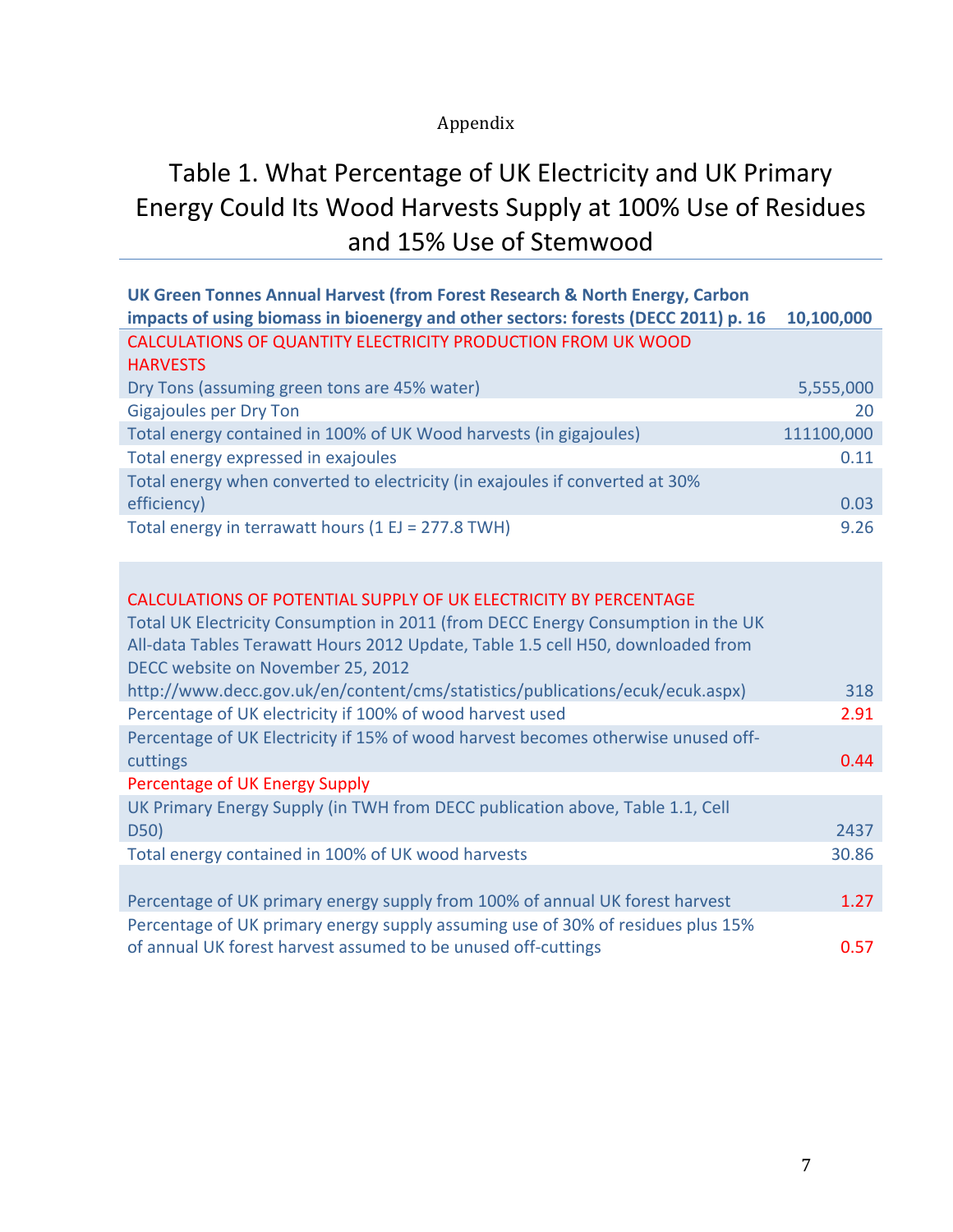| <b>Group</b><br>No |                         | <b>Mean relative</b><br>emissions<br>(t CO <sub>2</sub> -eq ha <sup>-1</sup> yr <sup>-1</sup> ) | <b>Scenario</b>                                                      | <b>Scenario forming group</b>                                                                                                                                                    |                                                                                                                                  |                                                                                                                                          |                                                                                                                                            |                                                                                                                                        |                                                                                              |
|--------------------|-------------------------|-------------------------------------------------------------------------------------------------|----------------------------------------------------------------------|----------------------------------------------------------------------------------------------------------------------------------------------------------------------------------|----------------------------------------------------------------------------------------------------------------------------------|------------------------------------------------------------------------------------------------------------------------------------------|--------------------------------------------------------------------------------------------------------------------------------------------|----------------------------------------------------------------------------------------------------------------------------------------|----------------------------------------------------------------------------------------------|
|                    | 20/40                   | 100                                                                                             |                                                                      | <b>Sawlogs</b>                                                                                                                                                                   |                                                                                                                                  | <b>Small Roundwood</b>                                                                                                                   |                                                                                                                                            | <b>Bark</b>                                                                                                                            | <b>Branchwood</b>                                                                            |
|                    | vear<br>time<br>horizon | year<br>time<br>horizon                                                                         |                                                                      | <b>Main</b>                                                                                                                                                                      | Off-cut                                                                                                                          | <b>Main</b>                                                                                                                              | Off-cut                                                                                                                                    |                                                                                                                                        | $(50\%)$                                                                                     |
|                    | $-68$                   | $-54$                                                                                           | 04                                                                   | Sawn timber                                                                                                                                                                      | Particleboard                                                                                                                    |                                                                                                                                          | Particleboard                                                                                                                              | Fuel                                                                                                                                   | Fuel                                                                                         |
| $\overline{2}$     | $-56$                   | $-45$                                                                                           | 10<br>16                                                             | Sawn timber<br>Sawn timber                                                                                                                                                       | Particleboard<br>Particleboard                                                                                                   | <b>Pallets</b><br>Fencing                                                                                                                | Particleboard<br>Particleboard                                                                                                             | Fuel<br><b>Fuel</b>                                                                                                                    | Fuel<br>Fuel                                                                                 |
| 3                  | $-45$                   | $-36$                                                                                           | 03<br>05<br>15<br>17<br>22                                           | Sawn timber<br>Sawn timber<br>Sawn timber<br>Sawn timber<br>Sawn timber                                                                                                          | Fuel<br>Particleboard<br>Particleboard<br>Particleboard<br>Particleboard                                                         | Particleboard<br>Fuel<br>Fencing<br>Fuel<br>Paper & card                                                                                 | Particleboard<br>Fuel<br>Fuel<br><b>MDF</b><br>Paper & card                                                                                | Fuel<br>Fuel<br>Fuel<br>Fuel<br>Fuel                                                                                                   | Fuel<br>Fuel<br>Fuel<br>Fuel<br>Fuel                                                         |
| 4                  | $-32$                   | $-26$                                                                                           | 13<br>19                                                             | Sawn timber<br>Sawn timber                                                                                                                                                       | Fuel<br><b>MDF</b>                                                                                                               | Fencing<br>Fencing                                                                                                                       | Particleboard<br>Particleboard                                                                                                             | Fuel<br>Fuel                                                                                                                           | Fuel<br>Fuel                                                                                 |
| 5                  | $-21$                   | $-17$                                                                                           | 02<br>06<br>07<br>08<br>09<br>11<br>12<br>14<br>18<br>20<br>21<br>23 | Sawn timber<br>Sawn timber<br>Sawn timber<br>Sawn timber<br>Sawn timber<br>Sawn timber<br>Sawn timber<br>Sawn timber<br>Sawn timber<br>Sawn timber<br>Sawn timber<br>Sawn timber | Fuel<br>Fuel<br><b>MDF</b><br><b>MDF</b><br>Fuel<br><b>MDF</b><br>Fuel<br>Fuel<br><b>MDF</b><br><b>MDF</b><br>Fuel<br><b>MDF</b> | Fuel<br><b>MDF</b><br><b>MDF</b><br>Fuel<br>Pallet<br>Pallet<br>Fencing<br>Fencina<br>Fencina<br>Fencing<br>Paper & card<br>Paper & card | Fuel<br><b>MDF</b><br><b>MDF</b><br>Fuel<br>Fuel<br><b>MDF</b><br>Fuel<br><b>MDF</b><br>Fuel<br><b>MDF</b><br>Paper & card<br>Paper & card | <b>Fuel</b><br><b>Fuel</b><br>Fuel<br>Fuel<br><b>Fuel</b><br><b>Fuel</b><br><b>Fuel</b><br>Fuel<br>Fuel<br><b>Fuel</b><br>Fuel<br>Fuel | Fuel<br>Fuel<br>Fuel<br>Fuel<br>Fuel<br>Fuel<br>Fuel<br>Fuel<br>Fuel<br>Fuel<br>Fuel<br>Fuel |
| 6                  | $-7$                    | $-7$                                                                                            | 01                                                                   |                                                                                                                                                                                  | Fuel                                                                                                                             |                                                                                                                                          | Fuel                                                                                                                                       | <b>Fuel</b>                                                                                                                            | Fuel                                                                                         |

Table 2 - Differential Results of Using Biomass Reproduced from UK Bioenergy Strategy, copied from supplementary note of November 22, 2012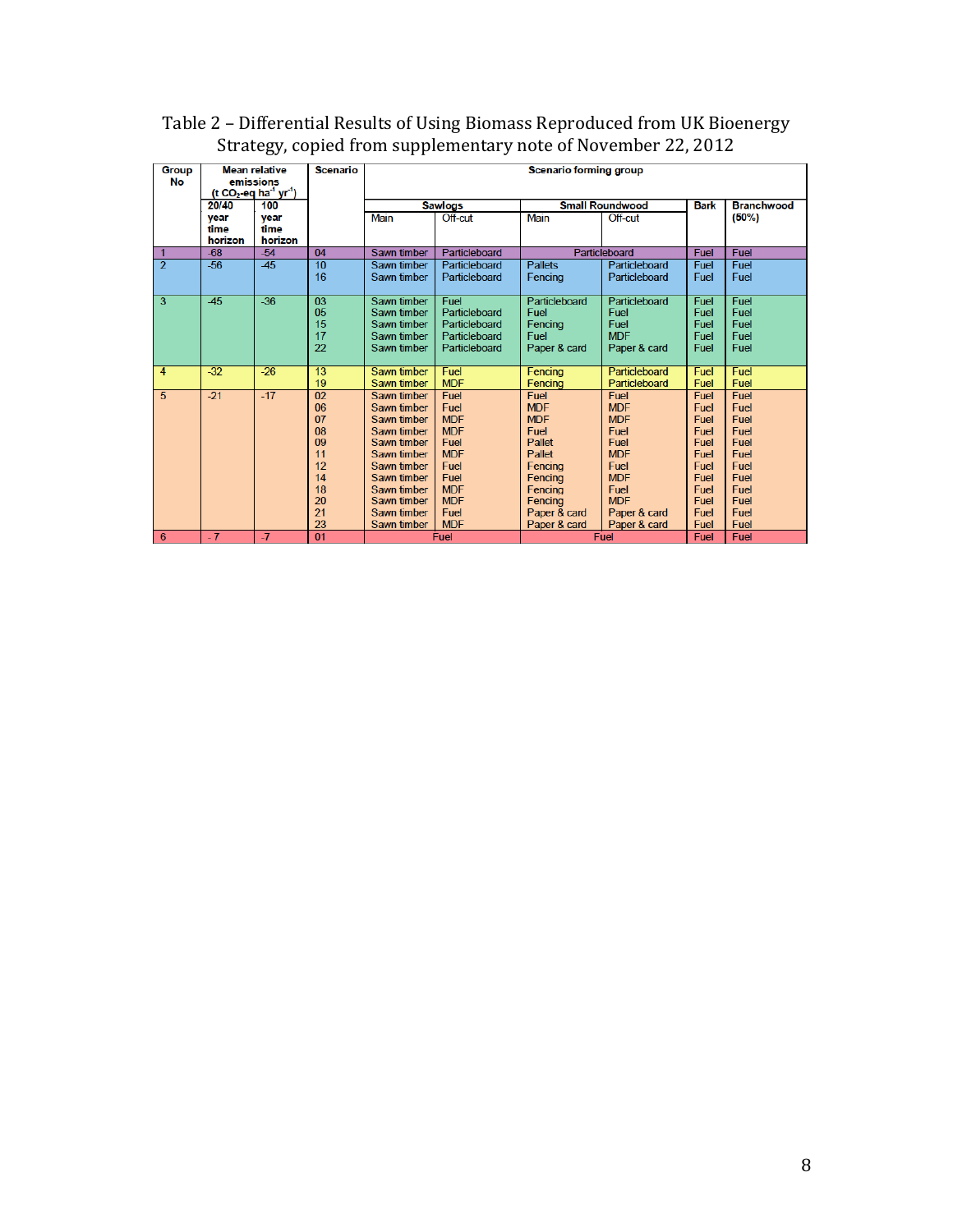| Table 3: Wood Production and Potential Energy Supply                                                                                                                                                                                                 |                 |                       |                                    |                    |  |
|------------------------------------------------------------------------------------------------------------------------------------------------------------------------------------------------------------------------------------------------------|-----------------|-----------------------|------------------------------------|--------------------|--|
| Using FAOSTAT Data by Country or Region                                                                                                                                                                                                              |                 |                       |                                    |                    |  |
|                                                                                                                                                                                                                                                      | Canada          | <b>European Union</b> | <b>United States of</b><br>America | World              |  |
| Item                                                                                                                                                                                                                                                 |                 |                       |                                    |                    |  |
| Roundwood (cubic meters)                                                                                                                                                                                                                             | 135,655,250     | 412,879,661           | 340, 363, 718                      | 3,403,189,709      |  |
| Roundwood (Coniferous) (cubic meters)                                                                                                                                                                                                                | 111,106,615     | 281,991,856           | 207,664,423                        | 1,134,700,239      |  |
| Roundwood (NonConiferous) (cubic meters)                                                                                                                                                                                                             | 24,548,636      | 130,887,805           | 132,699,296                        | 2,268,489,470      |  |
| Wood Residues (cubic meters)                                                                                                                                                                                                                         | 8,774,000       | 44,200,075            | 13,875,000                         | 130,170,948        |  |
| Oven-dry Roundwood in tonnes <sup>1</sup>                                                                                                                                                                                                            | 58,503,755      | 184,352,975           | 154,751,809                        | 1,652,781,791      |  |
| Exajoules of Roundwood                                                                                                                                                                                                                               | 1.17            | 3.69                  | 3.10                               | 33.06              |  |
| Primary Energy Consumption in Exajoules                                                                                                                                                                                                              | 13.8            | 70.8                  | 95.0                               | 513.9              |  |
| Percent Roundwood is of Primary Energy                                                                                                                                                                                                               | 8.5%            | 5.2%                  | 3.3%                               | 6.4%               |  |
| Oven-dry Wood Residuals (FAO definition of<br>residues)                                                                                                                                                                                              | 3,783,945       | 19,735,570            | 6,308,491                          | 63,218,389         |  |
| Exajoules of residual wood <sup>2</sup>                                                                                                                                                                                                              | 0.1             | 0.4                   | 0.1                                | 1.3                |  |
| Percent Wood Residuals is of Primary Energy                                                                                                                                                                                                          | 0.5%            | 0.6%                  | 0.1%                               | 0.2%               |  |
| Percent Total Wood (roundwood plus residuals)<br>of Primary Energy Consumption                                                                                                                                                                       | 9.0%            | 5.8%                  | 3.4%                               | 6.7%               |  |
| <b>Electricity Consumption KWH</b>                                                                                                                                                                                                                   | 549,500,000,000 | 3,037,000,000,000     | 3,741,000,000,000                  | 19,010,000,000,000 |  |
| Total Electricity Consumption in Exajoules <sup>3</sup>                                                                                                                                                                                              | 2.0             | 10.9                  | 13.5                               | 68.4               |  |
| Percent of Electricity Consumption 100% of<br>Wood Harvest Could Supply <sup>4</sup>                                                                                                                                                                 | 15.7%           | 9.3%                  | 6.0%                               | 12.5%              |  |
| Sources: Roundwood and Wood Residue volumes are 2008-2011 FAOStat Forestry Production data; Primary energy consumption is BP<br>Statistical Review of World Energy June 2012 bp.com/statisticalreview; Electricity consumption is CIA World Factbook |                 |                       |                                    |                    |  |

#### https://www.cia.gov/library/publications/the-world-factbook/rankorder/2042rank.html#top

<sup>1</sup>Conversion of wood volumes to oven-dry equivalents is .411 tonnes oven-dry to tonnes green for coniferous and .523 tonnes oven-dry to tonnes green for hardwood, Table 5, USDA, Specific Gravity and Other properties of Wood and Bark for 156 Tree Species Found in North America (2009)

 $^2$ Conversion of wood tonnage to energy is 20 tonnes per gigajoules and 1,000,000,000 gigajoules per exajoule.

 $3$ Conversion of kWh is 1 kilowatt hour = 3.6  $\times$  10^-12 exajoules

<sup>4</sup> Conversion of Wood to electricity is at 25% efficiency

**Note that wood residueal as reported by FAO are not all tops and branches that may supply potential residues. It mainly includes wood processing residues.** http://www.fao.org/forestry/statistics/80572/en/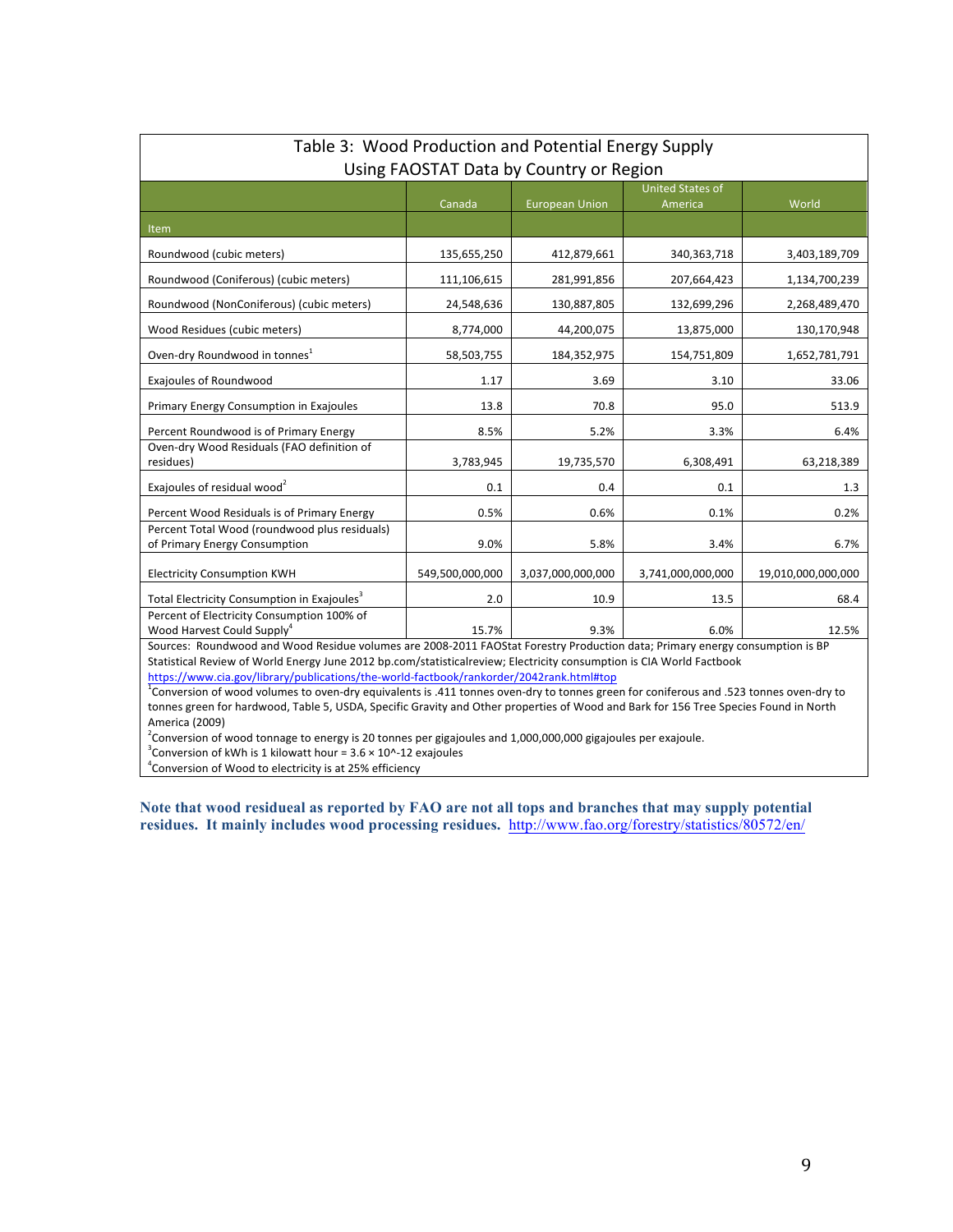| Table 4: Maximum Potential Energy Production from Potential Wood Residues (tops and |                 |                       |                         |                    |  |
|-------------------------------------------------------------------------------------|-----------------|-----------------------|-------------------------|--------------------|--|
| branches) Using FAOSTAT Data                                                        |                 |                       |                         |                    |  |
|                                                                                     |                 |                       | <b>United States of</b> |                    |  |
|                                                                                     | Canada          | <b>European Union</b> | America                 | World              |  |
| <b>Item</b>                                                                         |                 |                       |                         |                    |  |
| Potential total wood residues (30% of round                                         |                 |                       |                         |                    |  |
| wood) cubic meters                                                                  | 40,696,575      | 123,863,898           | 102,109,115             | 1,020,956,913      |  |
| Oven-dry Wood Residues (tonnes)                                                     | 17,551,126      | 55,305,892            | 46,425,543              | 495,834,537        |  |
| <b>Exajoules of Wood Residues</b>                                                   | 0.4             | 1.1                   | 0.9                     | 9.9                |  |
| <b>Primary Energy Consumption</b>                                                   | 13.8            | 70.8                  | 95.0                    | 513.9              |  |
| Percent Wood Residue is of Primary Energy                                           | 2.5%            | 1.6%                  | 1.0%                    | 1.9%               |  |
|                                                                                     |                 |                       |                         |                    |  |
| <b>Electricity Consumption KWH</b>                                                  | 549,500,000,000 | 3,037,000,000,000     | 3,741,000,000,000       | 19,010,000,000,000 |  |
| Electricity Consumption in Exajoules                                                | 2.0             | 10.9                  | 13.5                    | 68.4               |  |
| Percent Maximum Residue is of Electricity                                           |                 |                       |                         |                    |  |
| Consumption at 25% Conversion Efficiency                                            | 4.4%            | 2.5%                  | 1.7%                    | 3.6%               |  |

*Note: This analysis assumes that for each tonne of wood harvest, 0.3 tonnes of tops and branches are available to be harvested as residues*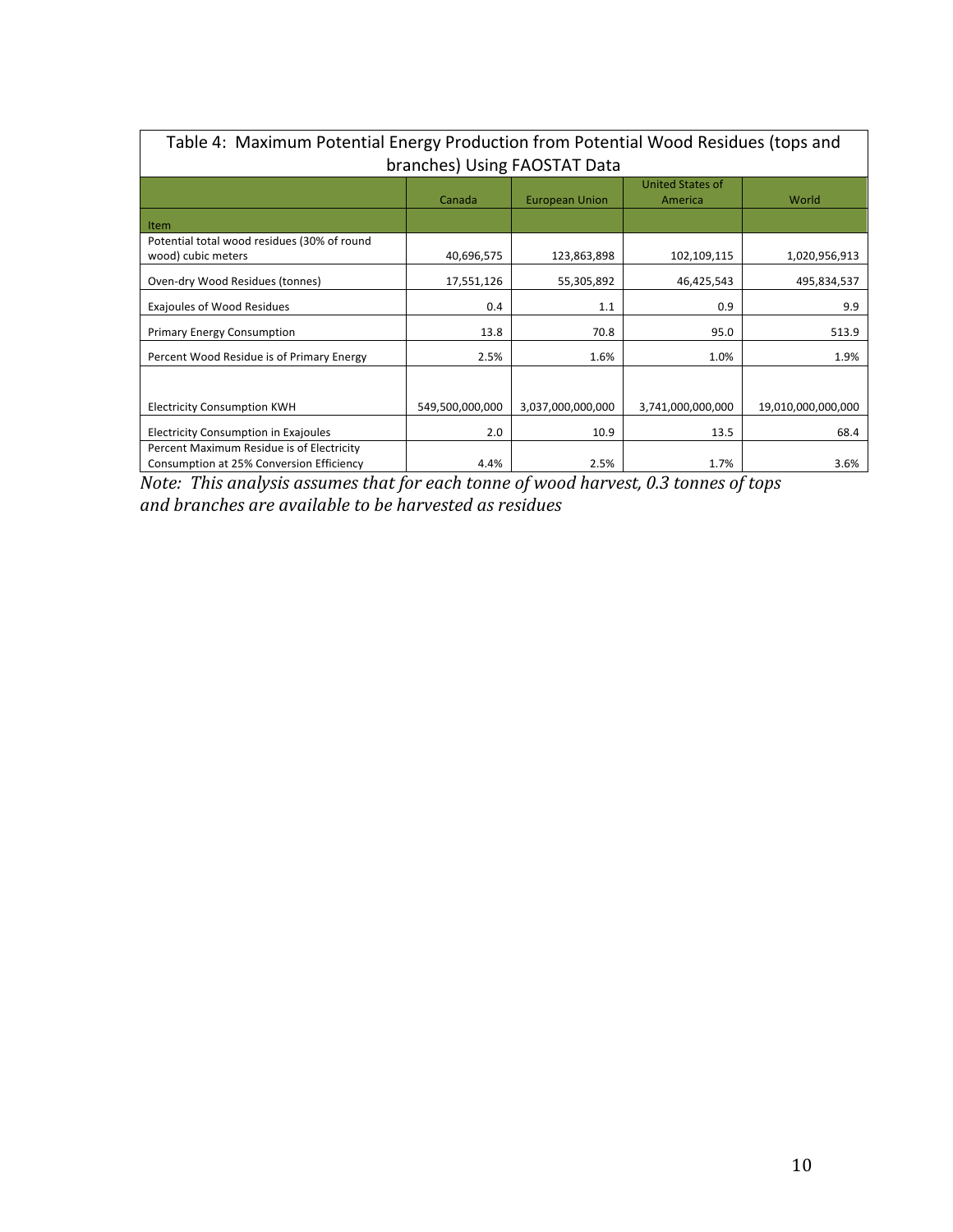| Table 5—Maximum Energy Production from Wood Harvests Using Nationally Generated Data                           |             |               |              |  |  |
|----------------------------------------------------------------------------------------------------------------|-------------|---------------|--------------|--|--|
|                                                                                                                | U.S. (2007) | Canada (2010) | EU-27 (2008) |  |  |
| Roundwood (softwood), cubic meters                                                                             | 281,704,006 | 185,000,000   | 278,296,000  |  |  |
| Roundwood (hardwood), cubic meters                                                                             | 142,768,657 | 57,000,000    | 132,939,011  |  |  |
| Oven-dry roundwood, tonnes <sup>1</sup>                                                                        | 190,019,149 | 105,846,000   | 183,906,759  |  |  |
| Oven-dry roundwood, exajoules <sup>2</sup>                                                                     | 3.8         | 2.1           | 3.7          |  |  |
| Primary energy, exajoules                                                                                      | 103.6       | 14.6          | 70.8         |  |  |
| Percent Roundwood is of Primary Energy                                                                         | 3.7%        | 14.5%         | 5.2%         |  |  |
| Maximum Potential Oven-dry Logging Residues, tonnes                                                            | 59,863,688  | 12,853,000    | 8,240,961    |  |  |
| Maximum potential logging residues, exajoules                                                                  | 1.2         | 0.3           | 0.2          |  |  |
| Percent Logging Residues are of Primary energy (assuming<br>wood used at the same efficiency as fossil fuels)  | 1.2%        | 1.8%          | 0.2%         |  |  |
| Percent Roundwood and Logging Residues are of Primary<br>Energy                                                | 4.8%        | 16.3%         | 5.4%         |  |  |
| Electricity Consumption, exajoules                                                                             | 13.5        | 2.0           | 10.9         |  |  |
| Percent 100% of Roundwood and 100% of Logging Residues<br>Could Supply of Electricity Consumption <sup>3</sup> | 9.3%        | 30.0%         | 8.8%         |  |  |
| Percent 100% of Logging Residues Could Supply of Electricity<br>Consumption <sup>3</sup>                       | 2.2%        | 3.2%          | 0.4%         |  |  |

Sources: Rounwood and Wood Residue volumes are Table 41, Forest Resources of US. 2007, USFS p. 290, National Forestry Database, Potential Harvest/Allowable Annual Cut for Canada, 1957-2010 (Millions of cubic metres) http://nfdp.ccfm.org/supply/background\_e.php , and EUROSTAT Forestry Statistics 2009, Roundwood Production, 2009, p. 46 http://epp.eurostat.ec.europa.eu/cache/ITY\_OFFPUB/KS-78-09-993/EN/KS-78-09-993-EN.PDF; Wood residues are Table 41, Forest Resources of US. 2007, USFS p. 291, Canada- Sustainable Forest Biomass Supply Chains, Oct 19, 2007, p. 8 Roadside oven dry tonnes of slash For IEA Task 40, Douglas Bradley, President,Climate Change Solutions http://www.canbio.ca/upload/documents/sustainableforestsupplychainsoct192007.pdf, and ECE/TIM/DP/49, Timber Section, Geneva, Switzerland, GENEVA TIMBER AND FOREST STUDY PAPER 51, CURRENT WOOD RESOURCES AVAILABILITY AND DEMANDS, NATIONAL AND REGIONAL WOOD RESOURCE BALANCES, EU/EFTA COUNTRIES By Florian Steierer

http://www.unece.org/fileadmin/DAM/timber/publications/DP-51\_for\_web.pdf ; Primary energy consumption is BP Statistical Review of World Energy June 2012 bp.com/statisticalreview; Electricity consumption is CIA World Factbook

https://www.cia.gov/library/publications/the-world-factbook/rankorder/2042rank.html#top

<sup>1</sup>Conversion of wood volumes to oven-dry equivalents is .411 tonnes oven-dry to tonnes green for coniferous and .523 tonnes oven-dry to tonnes green for hardwood, Table 5, USDA, Specific Gravity and Other properties of Wood and Bark for 156 Tree Species Found in North America (2009)

 $^2$ Conversion of wood tonnage to energy is 20 tonnes per gigajoules and 1,000,000,000 gigajoules per exajoule.

 $3$ Conversion of Wood to electricity is at 25% efficiency